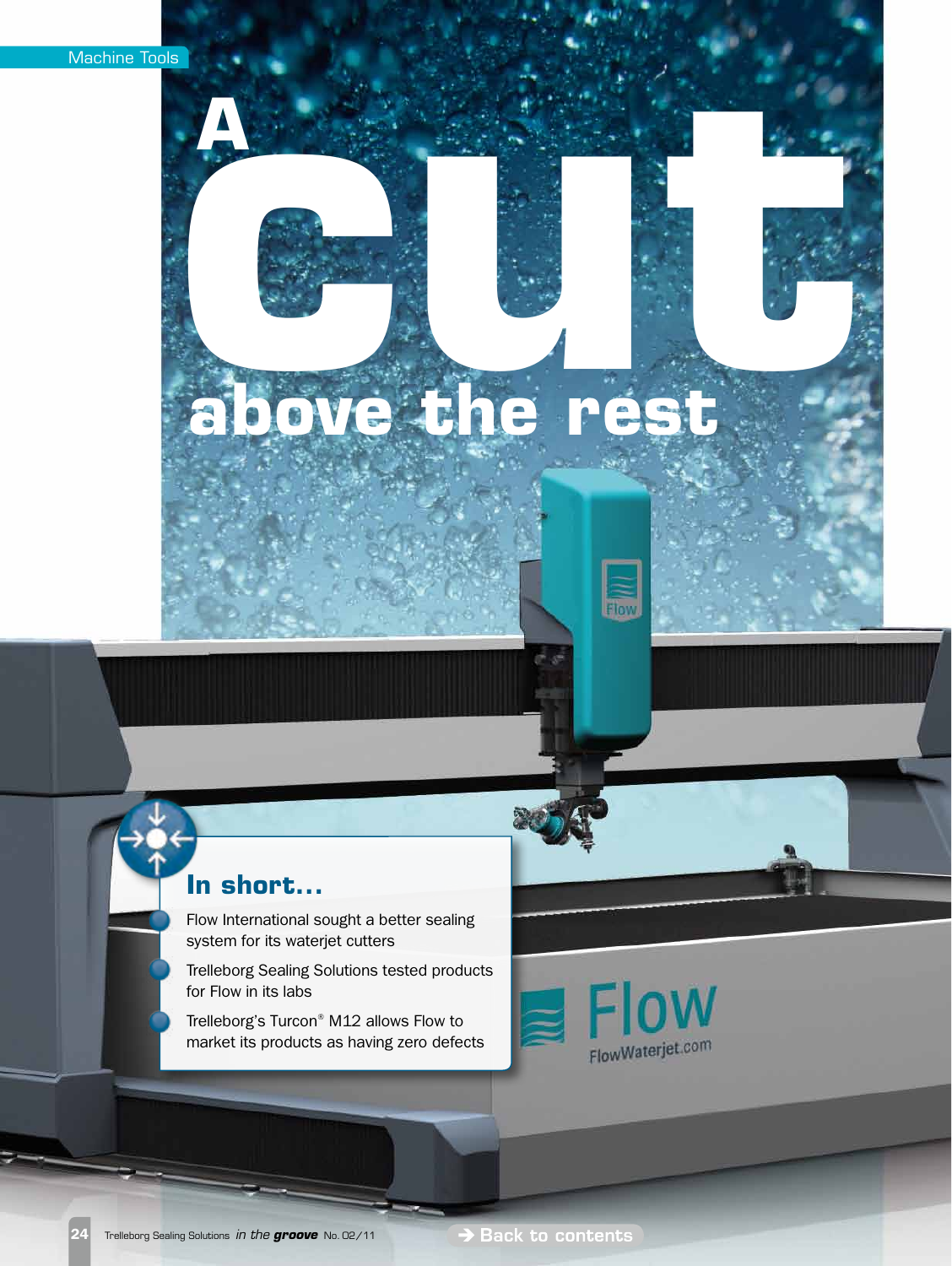experienced occasional failures in its low pressure oil seals, it turned to Trelleborg Sealing Solutions for a product known to perform: Turcon® M12.

Flow International makes waterjet cutters, dynamic tools that can take on anything from paper to carbide. When water is pressurized in a HyPlex pump to 55,000 pounds per square inch/ 380 MPa and forced through a tiny opening to become a jet the diameter of a human hair, cutting soft materials such as food, paper, baby diapers, rubber and foam is easy. Add abrasive particles to the jet stream, and it is capable of cutting virtually any hard material, including metals, composites, stone, hardened ceramics and glass. Flow International has zero tolerance for leaks. So when the company<br>experienced occasional failures in its low pressure oil seals, it turned to<br>Trelleborg Sealing Solutions for a product known to perform: Turcon<sup>®</sup> N<br>Flow

It's this versatility that makes waterjets so useful—and it's Flow's technology that makes their waterjets so desirable.

Since 1974, Flow has delivered more than 10,000 waterjet and abrasive waterjet systems to customers in more than 45 countries. With the largest market share, Flow is the world leader in the development and manufacturing of waterjet technology.

Flow's direct drive pumps, like the HyPlex, utilize rod seals to keep low pressure oil in the crankcase. But these rod seals would occasionally leak upon startup, or shortly afterward.

mACHE



Water jet cutting a motorcycle fender

Replacing and retesting a rod seal was time consuming. Flow wanted consistent performance, with zero leakage, so they turned to Trelleborg.

"We had several 'commodity' type seal vendors and were looking for a partner that could bring more to the relationship," says Flow International's Product Manager, Sean Schramm, who is overseeing the pump project. "Flow's products provide an exceptional value to our customers, and we were looking

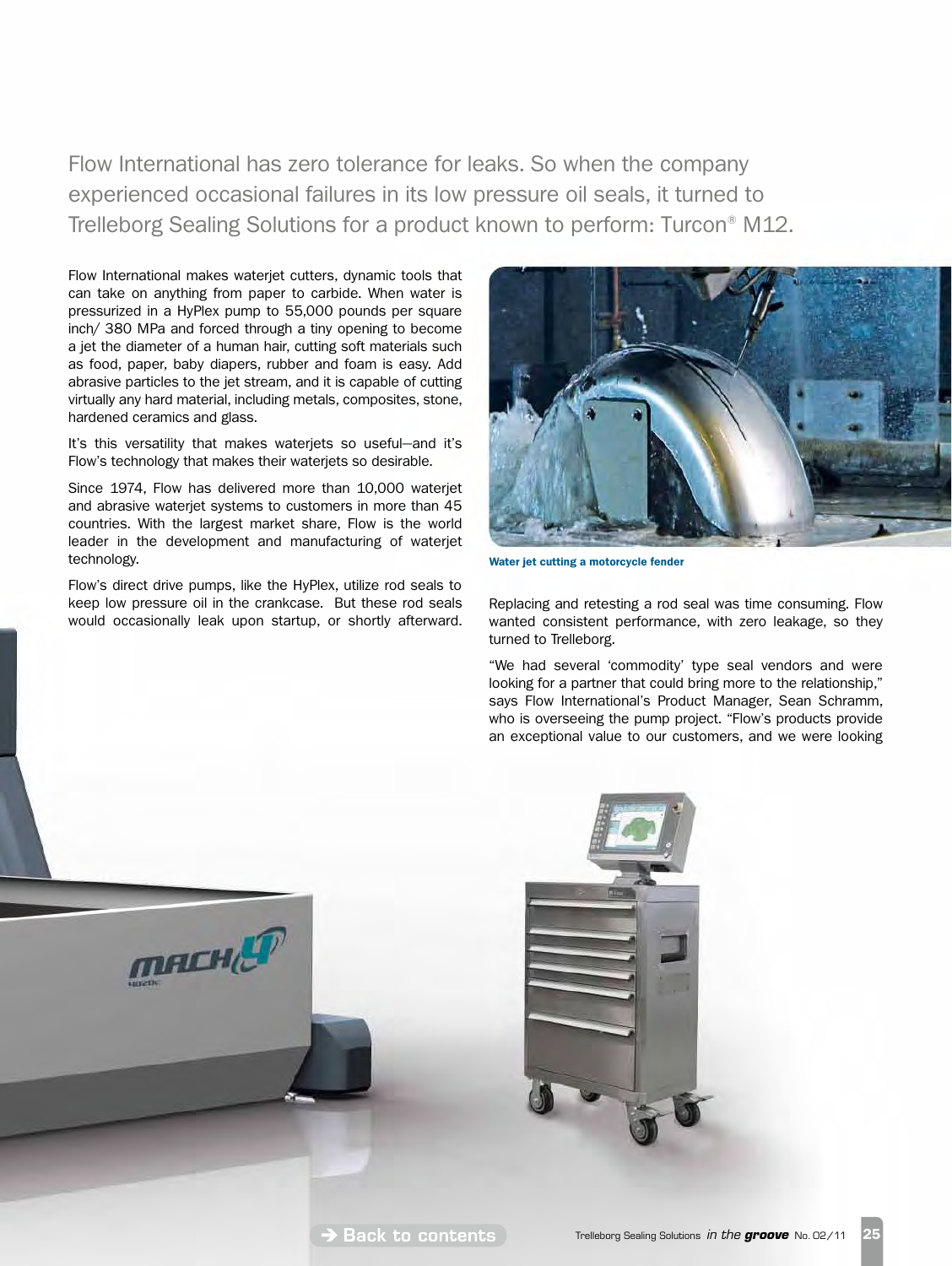for a supplier that could do the same for us. Trelleborg's products are technologically advanced, can be purchased worldwide, and are affordable. We also required engineering support to provide custom products to tackle our demanding requirements. Trelleborg met those requirements."

### A challenge and a custom solution

The team set out to enhance the reliability and optimize the performance of Flow's HyPlex and JetPlex direct drive pumps, which have a maximum generated pressure of 415 MPa/ 60,000 psi and an operating pressure of 380 MPa/ 55,000 psi.

These pumps employ exclusive technology, such as a Patented Automatic Control Valve (Pac-V), which ensures a quick response when changing operating pressure or opening and closing the flow of water through the cutting head. The pumps are also very efficient; they use a triplex style crankcase with three pistons to transmit power from an electric motor to the high-pressure assembly, where high-pressure water is generated. The crankcase pistons reciprocate at both high speeds and frequencies as well as in a reverse direction.

The temperature of the rod exceeds +93°C/ +200°F. This rod temperature combined with a rod velocity of 284.5 cm/ min/ 112 in. / min and a stroke length of 4.45cm/ 1.75 inches meant that a single sealing element and scraper were inadequate to meet the high expectations that Flow demanded—optimal operation and low-maintenance designs.

Flow provided Trelleborg Sealing Solutions with historical and test data demonstrating their experience with past seals. They tried an off-the-shelf solution from Trelleborg, but it didn't perform up to either company's expectations. So Flow sent several crankcases for Trelleborg to use as test beds for their engineering laboratory. And now they have a promising solution.

### Turcon® M12 to the rescue

Trelleborg created a redundant combination sealing system for optimal leakage control using a configuration of Turcon® and Zurcon® sealing elements, including Turcon® Stepseal® 2K and a Zurcon® Rimseal. The Turcon® Stepseal® 2K made of Turcon® M12 material is used as the primary seal and provides a back-pumping function. The Zurcon® Rimseal is used as the secondary seal to ensure reliable sealing on a thin oil film at low pressure. The sealing system also includes a Turcon® Excluder® 2 to hold back any residual oil on the extending rod and provide a scraping action to keep contaminants out.

Turcon® M12, from Trelleborg Sealing Solutions, is a PTFE based sealing material with unrivaled performance in key hydraulic sealing parameters such as friction, wear and highpressure operation. Extensive testing has shown that Turcon® M12 is resistant to virtually all media, including a broad range



26 Trelleborg Sealing Solutions *in the groove* No. 02/11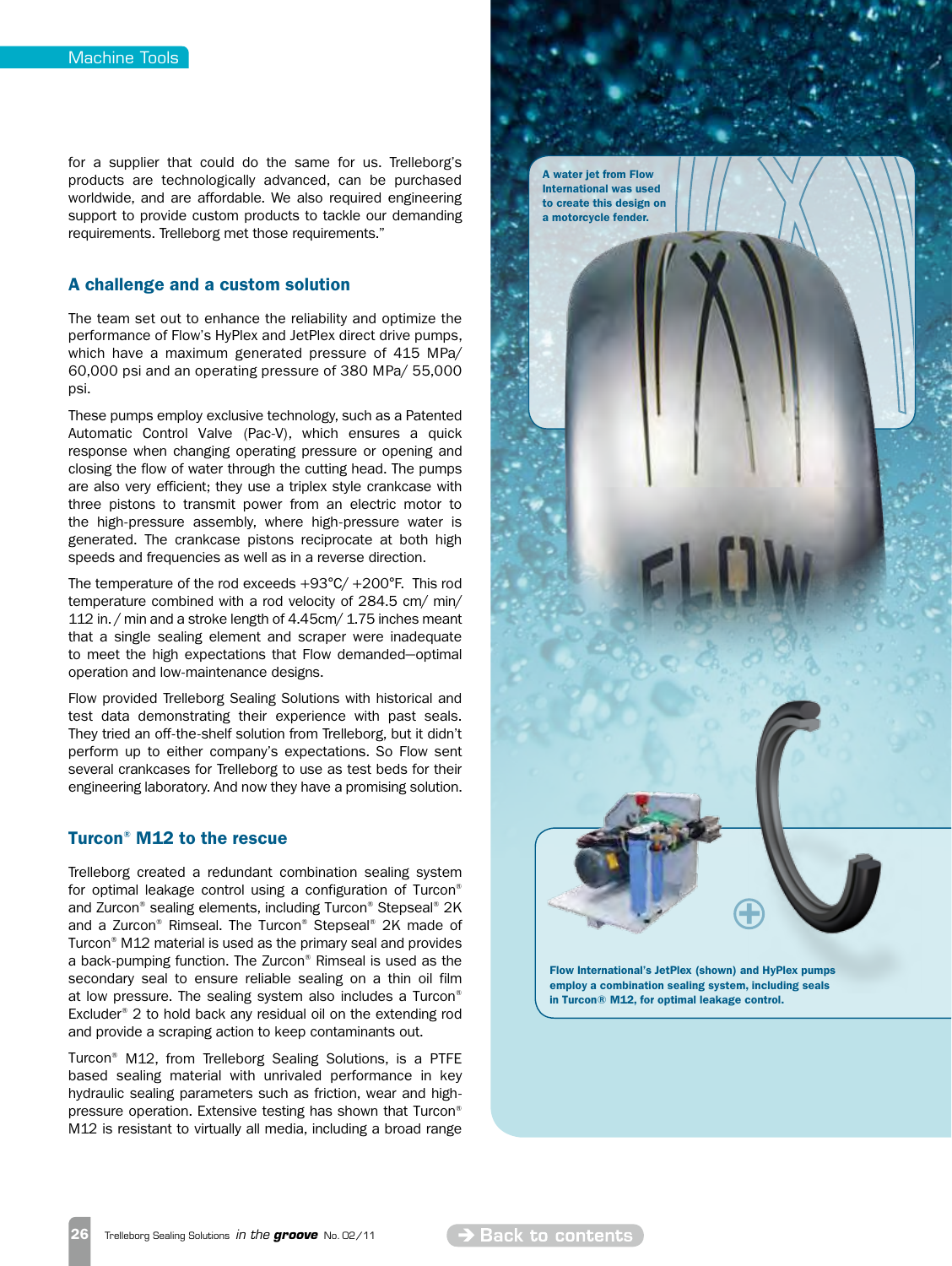of lubricants. This results in extended seal life and offers a wide operating window for temperature, pressure and velocity.

The sealing system was tested in the Trelleborg Sealing Solutions Americas Research and Development facility in Fort Wayne, Indiana. A direct drive pump, comprising three stations, was set up and run under continuous operating conditions for 120 hours. The results yielded zero leakage from all stations, with radial wear averaging less than 0.003cm/ 0.001 inches.

"We are in the process of testing and implementing the Trelleborg solution and are optimistic that the unexpected rework will disappear," says Schramm. Flow International customers will benefit from a crankcase with a technologically advanced sealing solution, complementing the performance of the rest of the pump.

# About Flow International

Flow International Corporation provides technologically advanced, environmentally sound solutions to the manufacturing and industrial cleaning markets. It is the pacesetter in the development and manufacture of ultra high pressure (UHP) waterjet technology, and a leading provider of robotics equipment.

Flow's roots date back to the early 1970s, when former research and development scientists from Boeing founded Flow Research. The first technology commercialized by that company was the use of an ultra high pressure waterjet as an industrial cutting tool. Flow later invented, patented and perfected the world's first abrasive waterjet system to cut hard materials up to 30 cm/ 12 inches thick.

From our corporate headquarters in Kent, Washington, U.S., Flow now has approximately 600 employees in offices in Indiana, U.S., Canada, Brazil, Germany, the UK, Spain, Italy, France, Taiwan, Japan and China.

Learn more at www.flowwaterjet.com

## The way we do business

Trelleborg makes it an objective to find solutions for its customers, however that might be achieved. A client since late 2007, Flow International considers Trelleborg Sealing Solutions its preferred sealing vendor. "We support them in most sealing application needs that they have," says Trelleborg Sealing Solutions Sales Engineer Wade Rinehardt, located at Trelleborg Sealing Solutions Northwest. "During a meeting, Flow International expressed concern with duration of tests and iterations of design. We offered to take over the testing at our own R&D facility."

Thanks to the development of Turcon® M12 and a custom application, Flow International can market its versatile line of waterjet cutters as having zero defects.

"This was a goal for Flow International in the marketplace, and it is our pleasure to help them get closer and closer to that goal," says Rinehardt. "For Trelleborg, it means that we can rest assured that all of our time and effort in both the development of the M12 material and our collaboration with Flow International has been worthwhile and contributes to our mutual success."



T